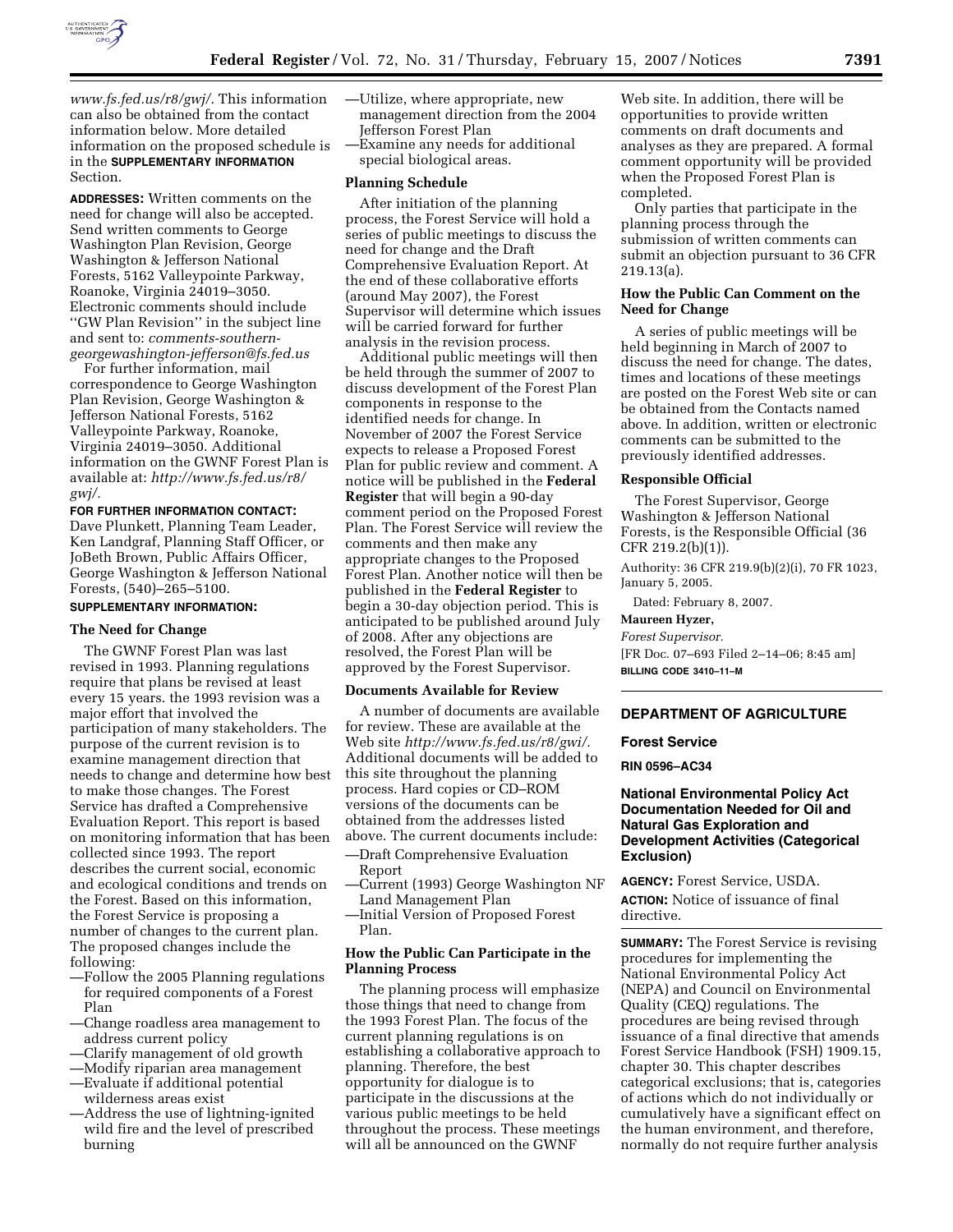and documentation in either an environmental assessment (EA) or an environmental impact statement (EIS). The amendment adds one such category of actions to the Agency's NEPA procedures to facilitate implementation of limited oil and gas projects on leases on National Forest System lands that do not have significant effects on the human environment.

This categorical exclusion only applies to oil and gas leasing activities on National Forest System lands when there are no extraordinary circumstances. Use of this categorical exclusion will allow for approval of a Surface Use Plan of Operations for oil and natural gas exploratory operations and initial development activities associated with or adjacent to a new oil and/or gas field or area so long as the approval will not authorize activities in excess of any of the following: (a) One mile of new road construction; (b) one mile of road reconstruction; (c) three miles of individual or co-located pipelines and/or utilities disturbance; (d) four drill sites. More than a single action may be categorically excluded under this category in a new field or associated area when the aforementioned constraints are not surpassed.

In response to comments on the proposed categorical exclusion, two revisions were made to the original proposal: (1) The area in which the category is applicable was clarified to allow for variations between states on how a field is defined and determined; (2) utilities were added to the pipeline provision to address a common practice of co-locating pipelines and utilities in the same location or corridor.

**EFFECTIVE DATE:** This amendment is effective February 15, 2007.

**ADDRESSES:** The new Forest Service categorical exclusion is set out in FSH 1909.15, chapter 30, which is available electronically via the World Wide Web/ Internet at *http://fsweb.wo.fs.fed.us/ directives/fsh/1909.15/*. Single paper copies are available by contacting Peter Gaulke, Forest Service, USDA, Ecosystem Management Coordination Staff (Mail Stop 1104), 1400 Independence Avenue, SW., Washington, DC 20250–1104. Additional information and analysis can be found at *http://www.fs.fed.us/emc/ nepa/oged/*.

**FOR FURTHER INFORMATION CONTACT:**  Peter Gaulke, Ecosystem Management Staff, (202) 205–1521, or Tony Ferguson, Minerals and Geology Staff, (703) 605– 4785, Forest Service, USDA.

#### **SUPPLEMENTARY INFORMATION:**

#### **Background**

The Council on Environmental Quality (CEQ) regulations at 40 CFR 1507.3 provide that agency's National Environmental Policy Act (NEPA) procedures, after notice and comment, may identify categories of actions that do not have significant impacts on the human environment and, consequently, do not require preparation of an environmental assessment (EA) or an environmental impact statement (EIS). Current Forest Service procedures for complying with and implementing NEPA are set out in Forest Service Handbook (FSH) 1909.15, Environmental Policy and Procedures, chapter 30. This chapter lists the categories of actions that do not require preparation of an EA or an EIS by the Forest Service absent extraordinary circumstances. The Forest Service calls these ''categorical exclusions.''

Oil and gas development is widespread throughout the National Forest System (NFS). The Federal Onshore Oil and Gas Leasing Reform Act of 1987, 30 U.S.C. 226 (FOOGLRA) grants both the Secretary of the Interior (acting through the Bureau of Land Management) and the Secretary of Agriculture (acting through the Forest Service) authority and responsibility regarding oil and gas leases on NFS lands, and both agencies have the authority to determine the stipulations under which leasing will be permitted (30 U.S.C. 226(h); 43 CFR 3101.7–2(a)). FOOGLRA provides that the Forest Service shall regulate all surface disturbing activities relating to oil and gas leasing on NFS lands (30 U.S.C. 226(g)). No permit to drill on NFS lands may be granted without the analysis and approval by the Forest Service of a Surface Use Plan of Operations (SUPO) covering proposed surface disturbing activities within the lease area.

The Forest Service has established an incremental decisionmaking framework for the consideration of oil and gas leasing activities on NFS lands that is set out in 36 CFR 228.102. In general, the various steps undertaken are as follows: (1) Forest Service leasing analysis; (2) Forest Service notification to Bureau of Land Management (BLM) of lands administratively available for leasing; (3) Forest Service review and verification of BLM leasing proposals; (4) BLM assessment of Forest Service conditions of surface occupancy; (5) BLM offers lease; (6) BLM issues lease; (7) Forest Service review and approval of lessee's SUPO; and (8) BLM review and approval of lessee's application for permit to drill (APD). The categorical exclusion set out in this notice applies

exclusively to the Forest Service's review and approval of an applicant's SUPO.

In 2001, the President issued Executive Order (E.O.) 13212 to expedite the increased supply and availability of energy to our Nation. E.O. 13212 set forth ''For energy-related projects, agencies shall expedite their review of permits or take other actions as necessary to accelerate the completion of such projects, while maintaining safety, public health, and environmental protections. The agencies shall take such actions to the extent permitted by law and regulation, and where appropriate.'' In response, the National Energy Policy and the Forest Service Energy Implementation Plan were developed. These two initiatives called for streamlining the processing of APDs and other energy-related permits in an environmentally sound manner. This categorical exclusion furthers the President's goals set forth in E.O. 13212.

On August 8, 2005, the Energy Policy Act of 2005 was signed into law. Section 390 of the Energy Policy Act of 2005 establishes categorical exclusions under NEPA that apply to five categories of oil and gas exploration and development activities conducted pursuant to the Mineral Leasing Act (30 U.S.C. et seq., as amended). The categorical exclusion in this notice is not intended to overlap or duplicate the categories in Section 390 of the Energy Policy Act of 2005. Taken in concert, this categorical exclusion and the five statutory categories discussed above further the goals set forth in E.O. 13212.

For decades, the Forest Service has analyzed, approved, and administered SUPOs for oil and gas exploration and development on NFS lands. As part of the Forest Service Energy Implementation Plan process, the planning and environmental review process for oil and gas leasing was reviewed by field personnel. This review indicated that the Forest Service and BLM land management planning process, leasing process, and SUPO and APD review processes for oil and gas exploration and development frequently caused agency personnel to extend timelines and expend undue staff, time, and funding in order to complete the planning and environmental documentation for minor exploration and/or development projects.

The Agency reviewed 73 site-specific oil and natural gas projects on National Forest System lands in development of the new categorical exclusion and determined that the category of actions included does not individually or cumulatively have a significant effect on the human environment. The Agency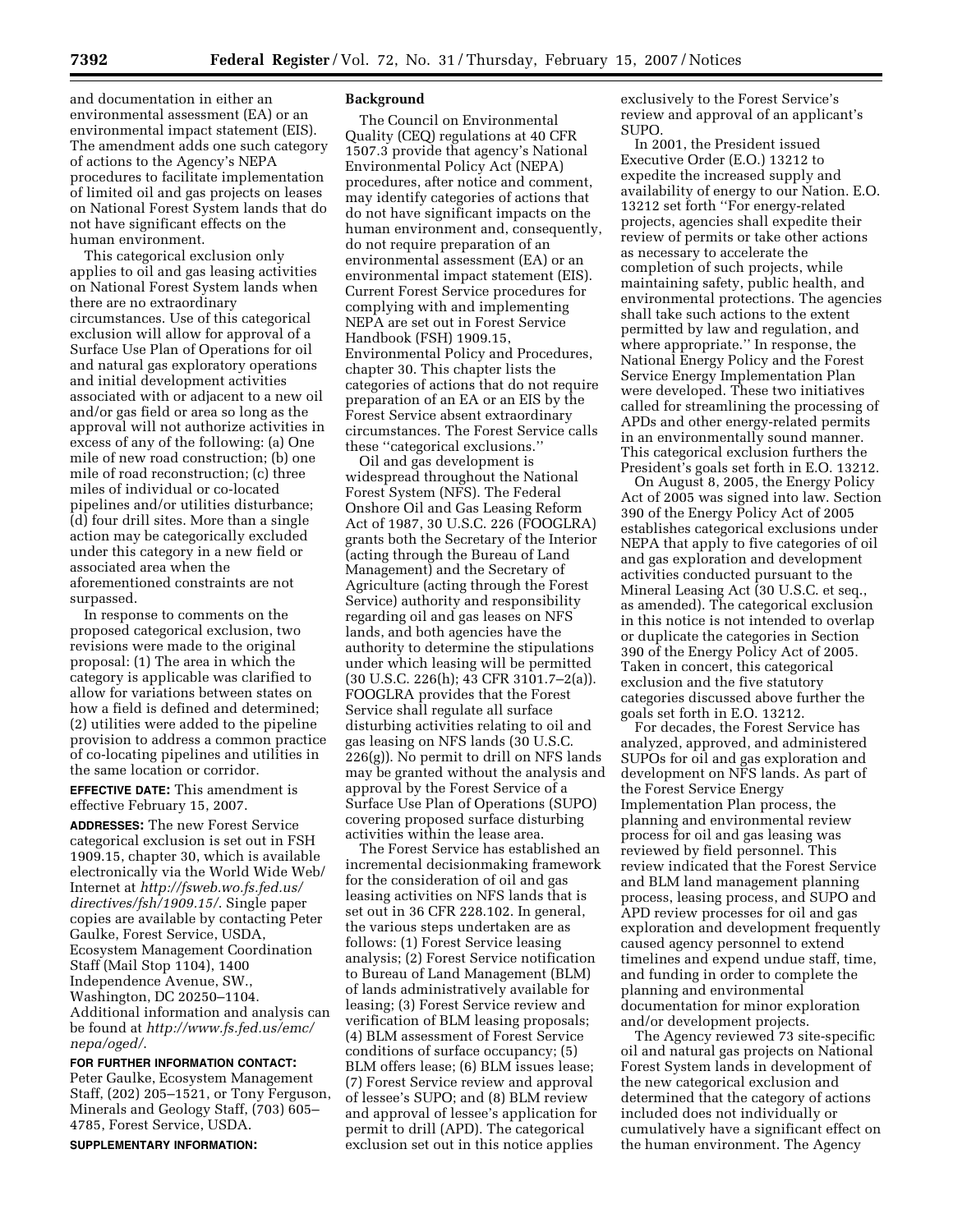also considered peer-reviewed scientific literature identifying potential effects of oil and gas development activities on wildlife and fishery populations, soils, and groundwater. The combination of the field review and literature review, available at *http://www.fs.fed.us/emc/ nepa/oged/,* gives the Agency confidence that the categorical exclusion is appropriately defined. The Forest Service believes the level of effects associated with future activities within the new category would also be below the level of significant environmental effects.

#### **Response to Comments**

A 60-day comment period on the proposed category was initiated on December 13, 2005 (70 FR 73722). A total of 108 responses in the form of letters, e-mails, and faxes were received during the comment period. These comments came from private citizens, elected officials, and individuals and groups representing businesses, the oil and gas industry, and conservation organizations.

Public comment on the proposed category addressed a wide range of topics, many of which were directed generally at use of categorical exclusions under the National Environmental Policy Act. Many people supported the proposal or favored further expansion, while many others opposed the proposal or recommended further restrictions on oil and natural gas exploration and development on National Forest System lands.

*Comment:* Some respondents voiced general agreement with the proposed category. Some indicated that they thought current analysis and documentation requirements for oil and gas exploration and development are too burdensome and that the proposal would provide for more efficient management. Others believed that the proposal had appropriate limitations on the use of the categorical exclusions, and that the Forest Service had done sufficient analysis to conclude that this category of oil and gas activities normally does not individually or cumulatively have significant effects on the quality of the human environment.

*Response:* These comments were in support of the proposal and need no specific response. A summary of the remainder of public comments and the agency's responses follows.

*Comment:* Some respondents expressed concern and opposition to oil and gas exploration and development on National Forest System lands stating that these activities are inappropriate uses and incompatible with the mission of the Forest Service. Some respondents suggest that allowing for oil and gas development creates areas of ''single use'' on National Forest System lands.

*Response:* Oil and gas exploration and development is consistent with the Forest Service mission. Lands administered by the agency are managed by law for multiple- use (16 U.S.C. 528). The agency is directed to manage the various renewable surface resources of the National Forests to best meet the needs of the American people (16 U.S.C. 531). Under the Federal Onshore Oil and Gas Leasing Reform Act of 1987, the Forest Service is charged with regulating surface-disturbing activities conducted on agency lands pursuant to any lease issued under that Act and determining reclamation and other actions as required in interest of the conservation of surface resources (30 U.S.C. 226, 17(g)).

*Comment:* Several respondents suggested the Forest Service focus its efforts on alternative energy development.

*Response:* Alternative and renewable energy supply and development is included in the Energy Policy Act of 2005. The subject of this category is the effective and efficient management of certain oil and gas activities on NFS lands. The category appropriately responds to the circumstances and needs associated with this task.

*Comment:* Some respondents believe that the proposed category is contrary to the State Petitions for Inventoried Roadless Area Management Rule, and that inventoried roadless areas should, therefore, be excluded from the category. Other respondents believed that inventoried roadless areas should be included in the proposed category.

*Response:* First, the category is not in conflict with the State Petitions rule. The State Petitions for Inventoried Roadless Area Management Rule (36 CFR part 294) is a procedural rule that allows Governors to petition for Statespecific rulemaking that may alter the management direction for inventoried roadless areas contained in existing land management plans. The Department has been clear that during the petitioning process, the management of roadless lands is governed by the applicable forest plan. The State Petitions Rule honors valid existing rights, including existing permits, contracts or other instruments authorizing occupancy and use of National Forest System lands.

The State Petitions Rule enables the Governors and Forest Service to give oil and gas resources the same consideration that other resources receive when considering alternatives for managing inventoried roadless areas. The rule also requires the Forest Service to inform the public of the consequences of foregone oil and gas production possibilities.

Second, it should be noted that this category would only be invoked in instances where the BLM has already approved a lease. The category is not a screening process for which lands should be available for leasing. Rather, it is a mechanism for assuring efficient consideration of environmental effects in certain situations. Additionally, the proposed category would only be available for use where leasing activities are consistent with the applicable forest plan and regulation, and any regulation promulgated pursuant to the State Petitions Rule. Importantly, neither the 2001 Roadless Rule, nor the 2005 State Petition Rule, prohibited the exercise of valid existing rights.

Finally, it should be noted that under the Forest Service's categorical exclusion process, the agency does evaluate potential impacts to inventoried roadless areas through its examination of extraordinary circumstances. While the mere presence of an inventoried roadless area does not disqualify use of the categorical exclusion, the responsible official will evaluate potential impacts. Use of the category would not be available where it is determined that the effect of the action on a resource condition such as an inventoried roadless area creates an extraordinary circumstance.

*Comment:* One respondent suggested that Executive Order 13212 does not support the proposed category.

*Response:* The Forest Service disagrees that the proposed category is inconsistent with Executive Order (E.O.) 13212. On May 18, 2001, E.O. 13212 directed Federal agencies to expedite their review of permits or take other actions as necessary to accelerate the completion of such projects, while maintaining safety, public health, and environmental protections. The Department conforms its policy to Executive orders and believes that it is appropriate to take applicable Executive orders, such as E.O. 13212, into account in promulgating regulations and issuing directives.

*Comment:* Some respondents commented that the proposed category was an attempt by the Forest Service to circumvent compliance with the National Environmental Policy Act (NEPA).

*Response:* Categorical exclusions are an integral part of NEPA compliance, and use of categorical exclusions in no way evades compliance with NEPA. The Council on Environmental Quality (CEQ) regulations for implementing the procedural provisions of NEPA direct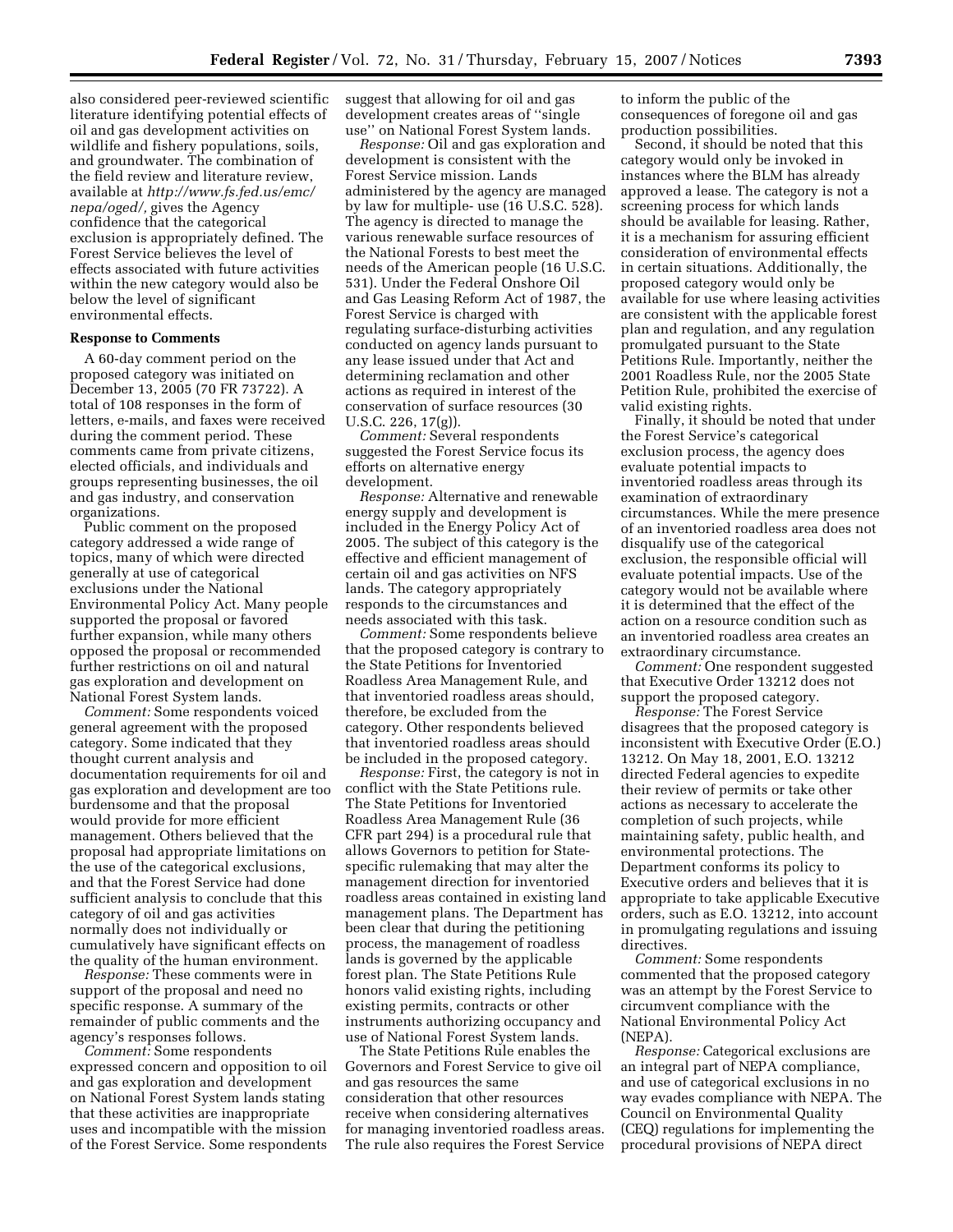Federal agencies to identify those typical classes of actions which normally do not require either an environmental impact statement or environmental assessment (40 CFR 1507.3). CEQ defines such classes of actions as categorical exclusions. ''Categorical exclusion'' means a category of actions which do not individually or cumulatively have a significant effect on the human environment and which have been found to have no such effect in procedures adopted by a Federal agency in implementation of these regulations (§ 1507.3), and for which, therefore, neither an environmental assessment nor an environmental impact statement is required.'' (40 CFR 1508.4).

In subsequent guidance regarding NEPA regulations, CEQ explained that the use of categorical exclusions avoids unnecessary documentation of minor environmental effects in environmental assessments and allows agencies to focus their environmental review efforts on the major actions that will have a significant effect on the environment (48 FR 34263 (1983), also see 40 CFR 1500.4(p)). CEQ also encourages agencies to identify categorical exclusions using broadly defined criteria that characterize types of actions that normally do not have significant environmental effects, including cumulative effects (48 FR 34263 (1983)).

*Comment:* Several respondents suggested that the Forest Service should set time limits for completing NEPA analysis, documentation, and decisionmaking using the proposed categorical exclusion. It was also suggested that the use of a categorical exclusion can frequently take longer to approve than the more complex environmental assessments.

*Response:* As noted above, The CEQ has explained that the use of categorical exclusions avoids unnecessary documentation of minor environmental effects in environmental assessments (48 FR 34263 (1983)).

It is the experience of the Forest Service that the use of categorical exclusions has resulted in more efficient and expedited decisionmaking as compared to that of an environmental assessment. Forest Service experience is that an environmental assessment typically takes 4 to 6 months or longer to complete. A categorical exclusion usually takes 1 month or less to complete, representing a time savings of 3 to 5 months. This categorical exclusion is intended to improve efficiency in planning activities that normally do not have significant environmental effects.

*Comment:* Some respondents said the role and application of extraordinary circumstance screens is insufficient and open to abuse. Other respondents suggested that, without NEPA analysis, categorically excluded actions would not consider current information or surveys, and managers would be unaware of extraordinary circumstances that preclude the use of a categorical exclusion.

*Response:* The NEPA procedures in Forest Service Handbook (FSH) 1909.15, chapter 30, list the categories of actions that the Agency has found will not typically have individually or cumulatively significant effects on the human environment. These procedures also provide for extraordinary circumstances in which a normally excluded action may have a significant environmental effect. This chapter includes a list of ''[r]esource conditions that should be considered in determining whether extraordinary circumstances related to the proposed action warrant further analysis and documentation in an EA [environmental assessment] or an EIS [environmental impact statement] \* \* \*'' Section 30.3 also states, ''The mere presence of one or more of these resource conditions does not preclude use of a categorical exclusion. It is (1) the existence of a cause-effect relationship between a proposed action and the potential effect on these resource conditions, and (2) if such a relationship exists, the degree of the potential effect of a proposed action on these resource conditions that determines whether extraordinary circumstances exist.''

The Forest Service has consistently considered best available science and current information when approving the use of a categorical exclusion. Pursuant to existing direction, the Forest Service must conduct a sufficient review to determine that no extraordinary circumstances preclude the use of categorical exclusions (FSH 1909.15, sec. 30.3). This determination may include appropriate surveys, consideration of the best available science, consultation with Tribes, and coordination with agencies that have regulatory responsibilities under other statues, such as the Endangered Species Act, National Historic Preservation Act, Clean Water Act, and Clean Air Act. Responsible officials will consider, on a project-by-project basis, whether or not extraordinary circumstances exist.

*Comment:* Several respondents asked that the Forest Service conduct NEPA analysis for this proposal, including a cumulative effects analysis on the impacts of the proposed category.

*Response:* The CEQ does not require agencies to prepare a NEPA analysis or document before establishing Forest Service procedures that supplement the CEQ regulations for implementing NEPA (see Regulatory Certifications section, titled ''Environmental Impact'').

*Comment:* A considerable amount of comment revolved around public notification and involvement when using the proposed categorical exclusion and the effect on the public's role in decisionmaking. Some respondents believed that the Forest Service's use of categorical exclusions would allow the Forest Service to bypass important procedural steps for project planning, such as public notification and involvement. Other respondents stated that use of the proposed categorical exclusion would restrict public involvement activities. Still other respondents commented that scoping is not warranted for actions that may be categorically excluded.

*Response:* As directed by CEQ regulations (40 CFR 1507.3), the Forest Service has developed Agency policy for implementing NEPA and CEQ's regulations. As noted in Forest Service Handbook (FSH) 1909.15, chapter 10, section 11: ''Although the Council on Environmental Quality (CEQ) Regulations require scoping only for EIS [environmental impact statement] preparation, the Forest Service has broadened the concept to apply to all proposed actions.'' FSH 1909.15, chapter 30, section 30.3(3) further states: ''Scoping is required on all proposed actions, including those that would appear to be categorically excluded.''

As part of the scoping process for proposals potentially covered by this categorical exclusion, the responsible official must determine the extent of interest and invite the participation of affected Tribes, Federal agencies, State agencies, local agencies, and other interested parties, as appropriate. The Forest Service is committed to fulfilling its public involvement responsibilities with all parties interested in projects potentially qualifying for these categorical exclusions.

Although not intended to be a substitute for scoping, the Forest Service also provides notice of upcoming proposals through the use of a Schedule of Proposed Actions (see FSH 1909.15, ch. Zero Code, sec. 07). The schedule gives early and informal notice of proposals to make the public aware of Forest Service activities and provide an opportunity for the public to indicate their interest in specific proposals. Schedules may be distributed in hard copy by the respective forest and can be found at *http://www.fs.fed.us/sopa*.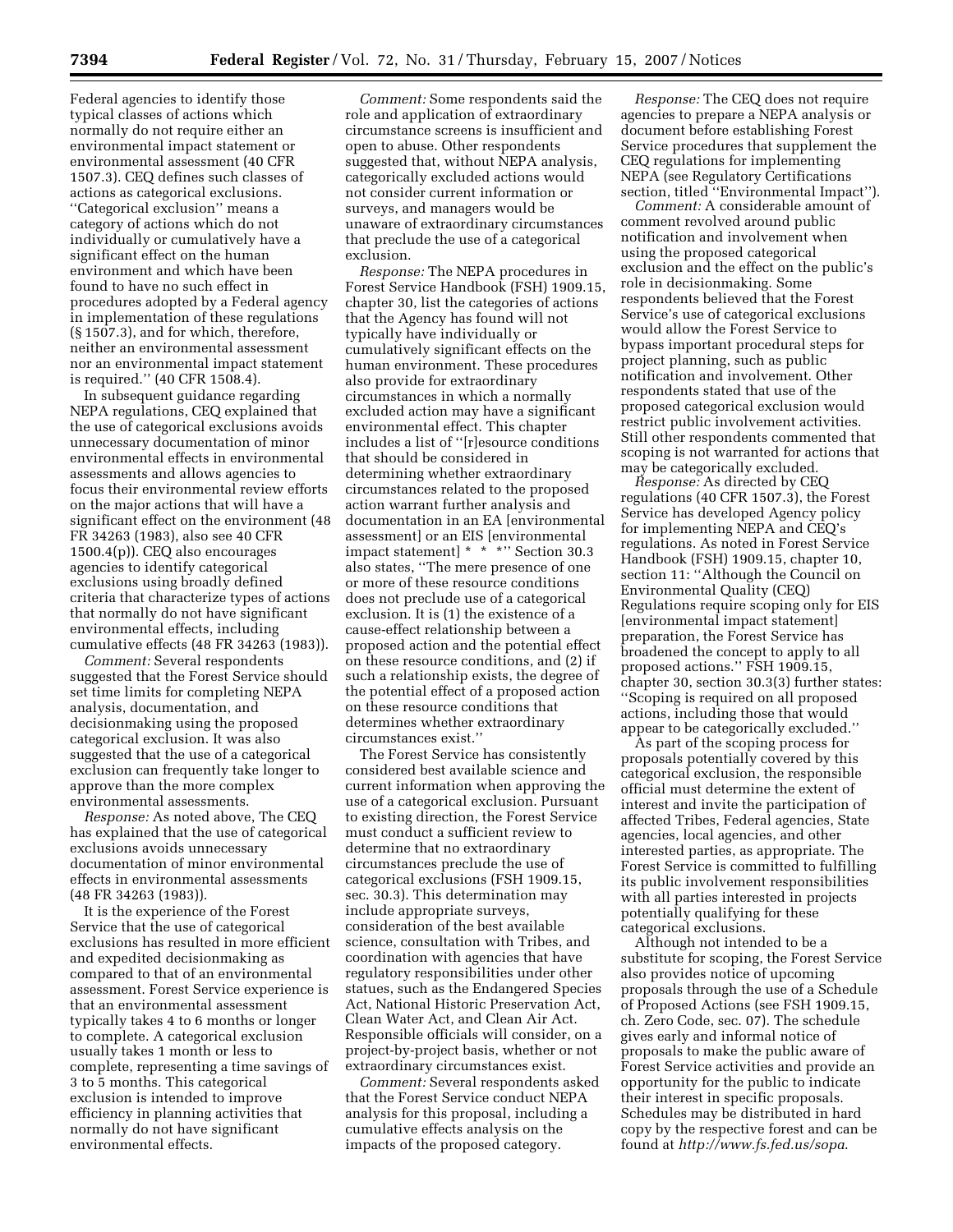Pursuant to the Federal Onshore Oil and Gas Leasing Reform Act of 1987, the Bureau of Land Management and the surface management agency are required to post for public review a notice of proposed activities as found on the Application of Permit to Drill (APD).

*Comment:* Some respondents commented that oil and gas development activities are beyond the scope of what activities should be allowed for under a categorical exclusion.

*Response:* Based on site-specific project-level analysis of environmental effects and the belief that the profile of projects reviewed representing the Agency's past practices is indicative of its future activities, the Forest Service concludes that the category of action proposed does not individually or cumulatively have a significant effect on the human environment. While confident of the conclusion, the Agency, nevertheless, has established limitations on the type and extent of activities to be approved under this categorical exclusion.

*Comment:* Some respondents stated that the proposed category is inappropriate as it goes beyond congressional intent as expressed in the Energy Policy Act of 2005, Section 390. Other respondents felt that the proposed category is inconsistent with Section 390 and the intent and activities of the two should be incorporated. Others suggested that the effects of the Energy Policy Act of 2005 should be realized before the Forest Service undertakes an effort of this type.

*Response:* Section 390 of the Energy Policy Act of 2005 establishes categorical exclusions under NEPA that apply to five categories of oil and gas exploration and development activities conducted pursuant to the Mineral Leasing Act (30 U.S.C. et seq., as amended). Independent of the categorical exclusion in this directive, the Forest Service has provided direction to the field on the use of Section 390. Nothing in the Energy Policy Act of 2005, Section 390 precludes agencies from adding additional categorical exclusions to their respective NEPA procedures.

The categorical exclusion in this directive does not, and is not intended to, overlap or duplicate the activities contained in Section 390 of the Energy Policy Act of 2005. It is separate and independent of the provisions of Section 390. It is based on historical use of environmental assessments and field data that support the conclusion that the category generally would not result in significant impacts. It is complementary to Section 390 and meets the intent of

Executive Order (E.O.) 13212 that provides: ''For energy-related projects, agencies shall expedite their review of permits or take other actions as necessary to accelerate the completion of such projects, while maintaining safety, public health, and environmental protections.'' Taken in concert, the categorical exclusion in the final directive and the five statutory categories in Section 390 further the goals set forth in E.O. 13212.

*Comment:* One respondent encouraged the Forest Service to mitigate skewed comments resulting from organized letter writing campaigns focusing less on the number of comments and more on the quality and substance of the comments.

*Response:* Every comment received is considered for its substance and contribution to informed decisionmaking, whether it is one comment repeated by many people or a comment submitted by only one respondent. The public comment process is not intended to serve as a survey process to determine public opinion. The emphasis in reviewing public comment is on the content of the comment rather than on the number of times a comment was received. The comment analysis process is intended to identify unique substantive comments relative to the proposal to facilitate their consideration in the decisionmaking process. All comments are considered, including comments that support and that oppose the proposal. That people do not agree on how public lands should be managed is a historical, as well as modern dilemma faced by resource managers. However, public comment processes, while imperfect, do provide a vital avenue for engaging a wide array of the public in resource management processes and outcomes.

*Comment:* Some respondents commented that the Forest Service should track the use and progress of oil and gas exploration and development projects under the proposed categorical exclusion and make this information and associated NEPA documentation available for public review.

*Response:* The Forest Service tracks NEPA-related planning information of projects, including those for oil- and gas-related activities, whose decisions are expected to be documented in a Record of Decision, Decision Notice, some Decision Memos, or Forest Plan Approval Document. This tracking allows for an assessment use of certain categorical exclusions and progress of individual projects. Public viewing of this information is contained in the Schedule of Proposed Actions which is distributed in hard copy and posted at

*http://www.fs.fed.us/sopa* four times a year: January, April, July, and October. The schedule contains a list of proposed actions that will soon begin or are currently undergoing environmental analysis and documentation. It provides information so that the public can become aware of and indicate interest in specific proposals. Oil and gas projects analyzed and documented per this categorical exclusion will be included on the Schedule of Proposed Actions.

*Comment:* A few respondents expressed opinions on subjecting proposed actions under this categorical exclusion to the public notice, comment, and appeal process requirement in the rules at 36 CFR part 215. Some respondents considered the public notice, comment, and appeal process as absolutely essential for responsive decisionmaking.

*Response:* In *Earth Island Institute* v. *Ruthenbeck*, the Federal District Court for the Eastern District of California ordered that categorically excluded timber sales and 10 specific categorically excluded activities are subject to notice, comment, and appeal under the 36 CFR part 215 rules. Therefore, if use of this categorical exclusion includes activities specified by the court, then notice, comment, and appeal are currently required. Conversely, if activities specified by the court are not included, then notice, comment, and appeal pursuant to 36 CFR part 215 does not apply.

*Comment:* Some respondents opposed to the proposed categorical exclusion feel that any increase in the use of categorical exclusions represents a reduction in environmental review and the use of science in decisionmaking. As a result, they feel that the proposed categorical exclusion could result in adverse impacts to National Forest System lands and resources including roadless areas, wilderness areas, national recreation areas, threatened and endangered species, American Indian sacred sites, and archeological sites.

*Response:* Categorical exclusions are to be used for routine actions that have been found by the Forest Service through experience and environmental review to have no significant environmental effects either individually or cumulatively (40 CFR 1508.4). On August 23, 2002, the Forest Service published a final interim directive to Forest Service Handbook (FSH) 1909.15, chapter 30, which provided direction regarding how actions, which may be categorically excluded, should be considered to determine if they warrant further analysis and documentation in an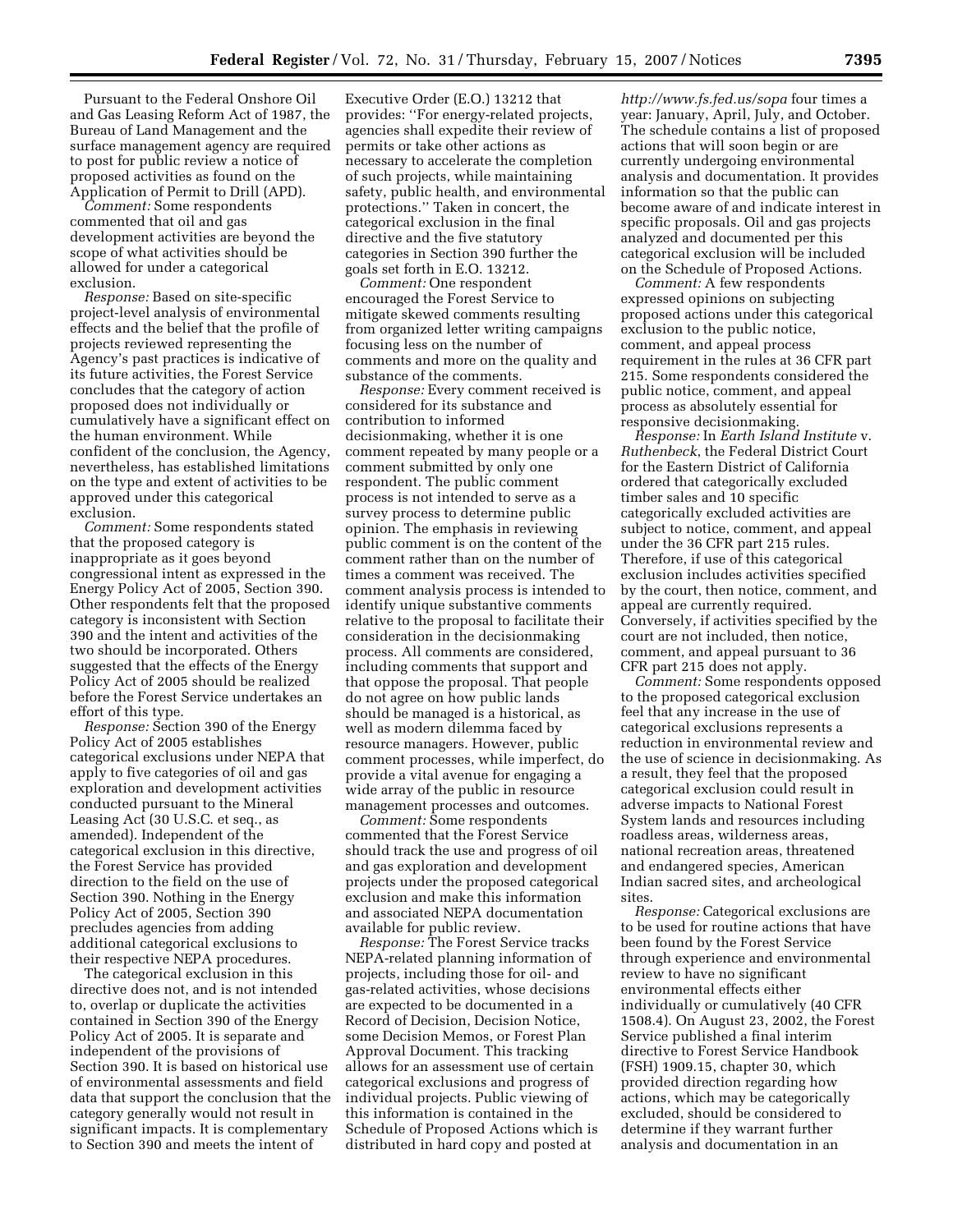environmental assessment or environmental impact statement (67 FR 54622).

Forest Service NEPA procedures require that all proposed actions to be categorically excluded from documentation in an environmental assessment or environmental impact statement must be reviewed for extraordinary circumstances, which may include appropriate surveys and analyses, taking into account best available science, appropriate consultation with Tribes and regulatory agencies, such as those required by the Endangered Species Act, the National Historic Preservation Act, Clean Water Act, and Clear Air Act. Accordingly, this categorical exclusion does not apply where there are extraordinary circumstances, such as potentially significant effects on the following: Federally listed threatened or endangered species or designated critical habitat, species proposed for Federal listing or proposed critical habitat, or Forest Service sensitive species; floodplains, wetlands or municipal watersheds; congressionally designated areas such as wilderness, wilderness study areas, or national recreation areas; inventoried roadless areas; research natural areas; American Indian and Alaska Native religious or cultural sites; archaeological sites, or historic properties or areas (FSH 1909.15, ch. 30, sec. 30.3, para. 2).

*Comment:* A number of respondents raised issues related to the possible significant cumulative impacts of projects under this proposed categorical exclusion or the impacts of implementing such projects in combination with other activities under other authorities or on other Federal lands. Most of the statements were general, but some mentioned specific impacts, such as those on wildlife or water quality.

*Response:* For each of the 73 oil and gas projects considered in defining this category, the question of whether there were significant cumulative effects was specifically addressed. Reviewers examined the possibility of significant cumulative effects from these activities and all other activities within the appropriate boundaries for potential resource effects. For example, based on an assessment of wildlife conditions in the local habitat area, or water quality impacts relative to a watershed, significant cumulative effects were not observed.

Some public concerns with regard to environmental effects, both individual and cumulative, include those regarding wildlife populations and water quality. As examples, soil and water resources

are protected during oil and gas projects through implementation of State and Environmental Protection Agency approved Best Management Practices and lease level stipulations. For Surface Use Plan of Operations, the Forest Service has the capacity to protect surface resources through the development of conditions of approval.

The Forest Service is required to consult with the U.S. Fish and Wildlife Service (FWS) or National Oceanic and Atmospheric Administration (NOAA) Fisheries whenever any proposed actions or activities may affect an endangered or threatened species or adversely modify designated critical habitat. The Forest Service regularly coordinates and consults with the appropriate State wildlife agency, FWS, and NOAA Fisheries on species protection and conservation efforts to address potential individual and cumulative impacts of Forest Service practices on threatened and endangered wildlife and fish species and their habitat.

It is important to note that if a proposed project may have a significant effect on a species listed or proposed to be listed on the List of Endangered and Threatened Species or on designated critical habitat for these species, the Agency under existing Forest Service NEPA procedures may not use a categorical exclusion.

Concerns were raised regarding a cumulative effect of this categorical exclusion combined with the Energy Policy Act Section 390 categories. This categorical exclusion is designed, in part, to be used in new fields or areas at the preliminary stages of development, which are designed to obtain data needed for planning potential subsequent development and performing meaningful analysis of such development. The use of Section 390 is for wells in existing fields where a sitespecific NEPA document for oil or gas exploration/development, or analysis of drilling as a reasonably foreseeable activity has been completed. These documents, in addition to the previously completed leasing analysis, address the cumulative effects of field development.

*Comment:* Some respondents commented that the impacts considered when reviewing the 73 projects used to support the proposed categorical exclusion did not include effects to subsurface resources or the ''subsurface footprint.'' Respondents centered their comments on subsurface impacts, including the appearance of extractionrelated sinkholes, which are argued likely to become more evident after the

5-year period following initiation of extraction activities.

*Response:* Regardless of whether a well is analyzed and documented in a categorical exclusion, environmental assessment, or environmental impact statement, the BLM holds the primary responsibility for the drilling plan portion of the APD and protecting the mineral estate of the United States. As part of the drilling plan, the BLM requires casing and cementing procedures to protect the ground water from contamination from deeper aquifers and prevent the loss of oil or gas from the well bore. The casing and cementing programs are also designed to prevent the movement of fluid around the well bore that may result in the rare occurrence of sink holes.

*Comment:* Some respondents stated that the Forest Service should perform a thorough economic evaluation that takes into account the loss of economic benefits that will result from the proposed categorical exclusion. Respondents say that such an evaluation should include consideration of existing uses and functions of National Forest System lands including recreation, flood control, pest control, carbon sequestering, and many other ecosystem services. Much greater attention to the costs and benefits of the proposed categorical exclusion is necessary.

*Response:* The primary economic effects of the proposed categorical exclusion for oil and gas exploration and development are changes in costs of conducting environmental analysis and documentation. Under current NEPA procedures, the level of analysis and documentation required for oil and gas exploration and development often required agency personnel to extend processing timeframes and expend undue resources and funding to complete minor exploration and development projects in an environmental assessment. The purpose of the categorical exclusion for oil and gas exploration and development on National Forest System land under existing Federal leases is to streamline the process of applications for permits to drill. In compliance with Executive Order 12866, the Forest Service has prepared a cost-benefit analysis and has determined that this categorical exclusion will not have an annual effect of \$100 million or more on the economy or adversely affect productivity, competition, jobs, the environment, public health or safety, or Tribal, State, or local governments. The economic effect from this categorical exclusion is expected to result in a reduction in the administrative burden of preparing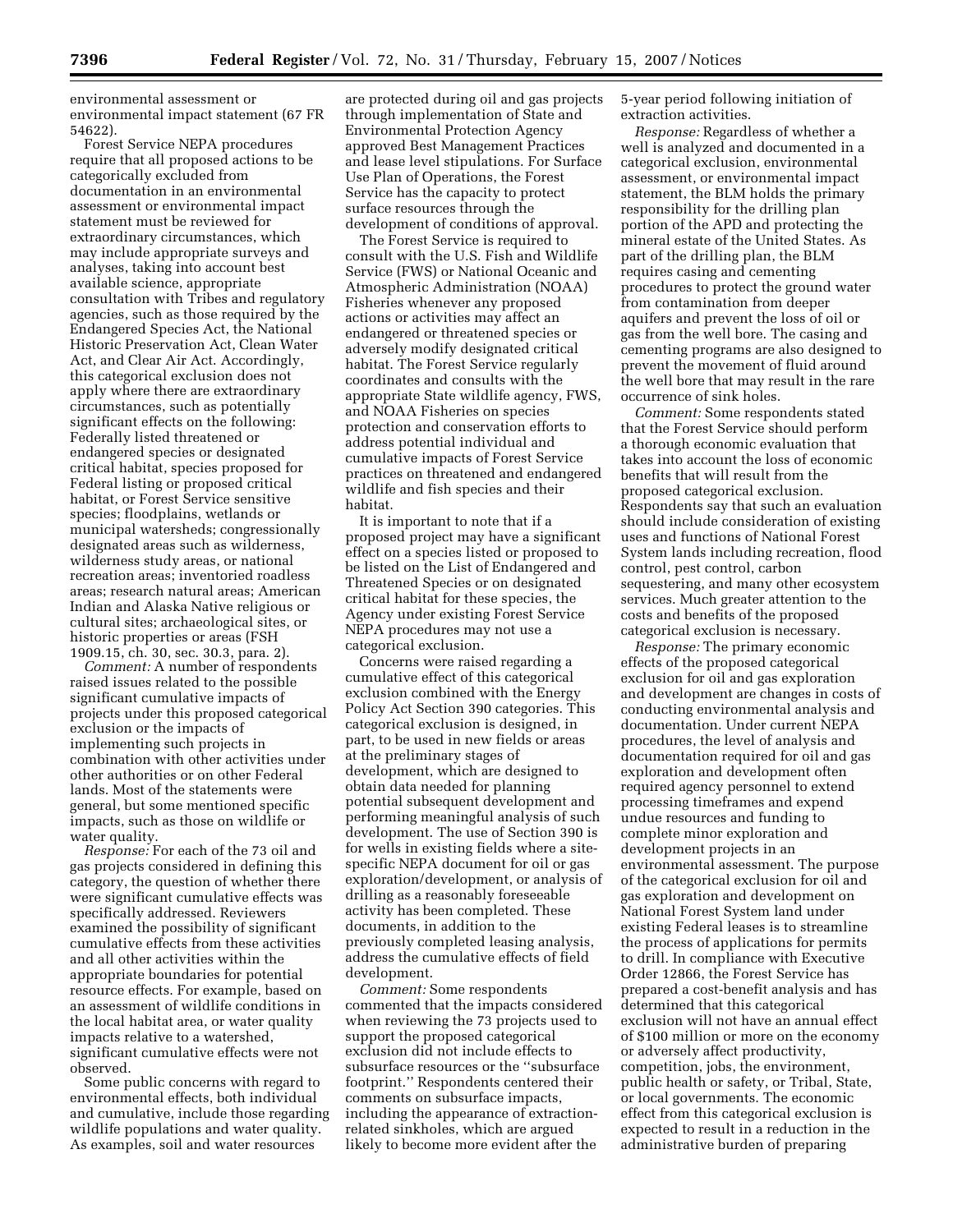unnecessary environmental assessments and findings of no significant impact.

The economic analysis does not evaluate the loss of economic benefits as a result of this change because the Forest Service does not foresee that this new categorical exclusion will have a measurable effect on the number of oil and gas projects approved by the agency. Other factors, such as market forces resulting from fluctuations in price due to weather, natural disasters, and demand, and available industry infrastructure would likely have a more significant effect on the pace of oil and gas exploration and development activities. Additionally, the Forest Service's review and approval of an applicant's surface use plan of operations is one step of an eight step incremental decisionmaking process. Therefore, the agency has assumed that the rule will not change the scope or types of projects being approved, but only result in cost savings due to a more streamlined process for approval.

*Comment:* Numerous respondents questioned the sample size and the procedures used in selecting the 73 projects evaluated in determining that this is a category of actions which does not individually or cumulatively have a significant effect on the human environment. Some respondents stated that the methodology for establishing the category was not publicly available and, therefore, not available for review. Other respondents expressed concern that the time period in which the data was collected was too short for the actual environmental effects to be realized and, therefore, unfairly biased the sample data.

*Response:* The Deputy Chief for the National Forest System instructed field units to perform on-site monitoring and submit corresponding data on 100 percent of oil and gas exploration and development projects that had been assessed in an environmental assessment and approved and constructed, or partially constructed, between October 1, 1999, and September 30, 2004. The projects were selected from this time frame because there have been substantial improvements in technology and environmental protection requirements for oil and gas exploration and development on NFS lands in the last 5 years. Therefore, the projects that were assessed during this period are more representative of how future projects will be designed.

The objective of the on-site monitoring was to determine if surface operations for oil and gas activities approved in site-specific environmental assessments did or did not have

individual or cumulatively significant effects on the human environment and, therefore, could or could not qualify for a categorical exclusion in accordance with the Council on Environmental Quality regulations for implementing NEPA. The Forest Service's review of the 73 projects was not intended to determine whether the projects had effects on the environment, but to determine whether these types of activities had significant effects.

Upon publication of the December 13, 2005, **Federal Register** Notice of the proposed category, the ''Methodology for Project Data Collection And Results of Review'' paper was posted for public review, along with other supporting documents, on the Forest Service Web site. The paper and other documents remain posted at *http://www.fs.fed.us/ emc/nepa/oged/*.

The Forest Service relied on the professional judgment of the responsible officials, using the implementing regulations for NEPA (40 CFR 1500– 1508) concerning the significance of environmental effects. The Agency believes that resource specialists and agency-responsible officials involved in the design and analysis of each specific on-the-ground project were best qualified to identify resulting environmental effects and determine whether extraordinary circumstances were present.

*Comment:* Several respondents questioned why the proposed categorical exclusion was limited to new fields and commented that no rationale was given for why existing fields were excluded from the categorical exclusion's use. Some respondents commented that limiting the new categorical exclusion to new fields will unnecessarily prevent expeditious processing of applications for permits to drill associated with infill development and other activities that may have no significant impact on the environment.

*Response:* Parameters of the proposed categorical exclusion (miles of road construction, road reconstruction, pipeline and utility installation, and number of drill sites) were selected because they were found in the sitespecific project-level review to individually have no significant impacts on the human environment. With the exception of 25 projects monitored on the Jicarilla Ranger District located in the San Juan Basin, an area that is already largely developed, projects monitored were determined to not have individually or cumulatively significant effects. Therefore, the scope of the categorical exclusion was limited to a single new field to address the

inconclusive cumulative effects results from the Jicarilla Ranger District where numerous production wells are located in single fields.

It is expected that categorical exclusions identified in Section 390 of the Energy Policy Action of 2005 would assist in more efficiently processing applications for permits to drill in existing fields. This category complements Section 390 categorical exclusions within new fields.

*Comment:* Various respondents questioned the methodology used to gather and interpret activity information used in the agency's conclusion that the proposed categorical exclusion does not individually or cumulatively have a significant environmental effect on the quality of the human environment. Some do not believe the evidence is sufficient for this conclusion because it does not adequately typify all potential National Forest System lands that are or may be put under lease and subject to potential development. Others suggest various biases toward certain regions of the country are reflected in the oil and gas projects selected for review.

*Response:* The regional locations of the 73 projects were determined by oil and gas development activities during the 60-month time period. Geographic characteristics of the projects reviewed ranged from relatively flat shrub and grass-covered prairie to rugged, timbercovered mountainous terrain. Projects included in the sample were located across the country from the Colorado Rockies to the eastern broadleaf forests, covering nine different ecological subregions of the United States. Subregions in the west included: Great Plains Palouse Dry Steppe, Southern Rocky Mountain Steppe, Colorado Plateau Semi Desert, and the Great Plains Steppe. Subregions in the southeast included: The Ozark Broadleaf Forest, Outer Coast Plain Mixed Forest, and Southeastern Mixed Forest. Subregions of the east included: Central Appalachian Broadleaf Forest and Eastern Broadleaf Forest. The sample of projects does not include every region with potential oil and gas development activities. Yet, the Agency concluded that this sample size was representative of future oil and gas development activity locations, and the common activities associated with oil and gas exploration and development were adequate to review for significant environmental impacts.

In Alaska, for example, of the 21,969,321 total acres of National Forest System lands, only two areas are known to be geologically permissible for oil and gas production that is, possessing a reasonable probability of having oil and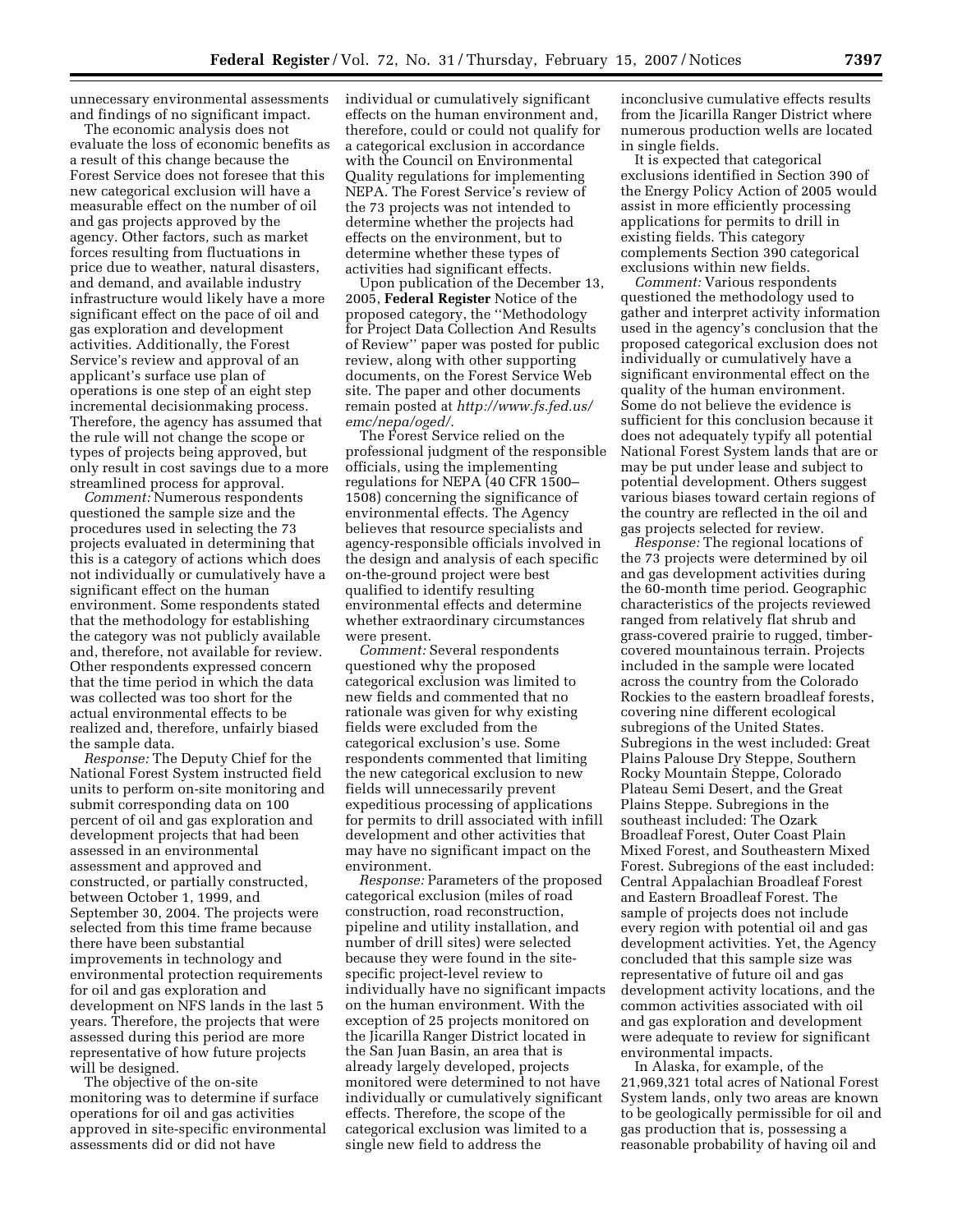gas resources. These are the Yakutat Forelands on the Tongass National Forest and the Katalla area on the Chugach National Forest. No oil and gas exploration interest or activities have taken place within the past 40 years on these areas, and no leases currently exist. Though no interest or activities exist today, this categorical exclusion would apply to National Forest System lands in Alaska. Oil and gas exploration and development activities are generally the same whether in the lower 48 states or Alaska, and the application of the category's extraordinary circumstances provides for screens against significant environmental impacts.

*Comment:* Some respondents questioned whether the Forest Service worked collaboratively with other Federal agencies, namely the Bureau of Land Management and the Environmental Protection Agency, in developing the proposed category. Others requested that the Federal agencies work collaboratively on minerals management on Federal lands.

*Response:* In the development and review of the proposed category, the Forest Service coordinated with the Bureau of Land Management, the Environmental Protection Agency, the Council on Environmental Quality, and other Federal Agencies. In general, the Forest Service coordinates with these agencies on all oil and gas activities on NFS lands, as well as State, Tribal and local governments.

In addition, the Forest Service and Bureau of Land Management have coordinated their implementation efforts of the categorical exclusions in Section 390 of the Energy Policy Act of 2005.

*Comment:* Several respondents commented that the evidence provided by the 73 projects reviewed is not sufficient to make conclusions on coalbed methane development or in unconventional fields requiring specialized development techniques. These respondents commented that methodology used to support the Forest Service's conclusion that the proposed category for oil and gas exploration and development actions does not individually or cumulatively have a significant environmental effect on the human environment was inadequate and, therefore, these types of activities should be excluded from the proposed categorical exclusion.

*Response:* The 73 projects considered in defining this categorical exclusion included ''conventional'' oil and gas operations and ''unconventional'' operations, including coalbed methane projects. Approximately half of the projects monitored were oil projects

with the other half being gas projects. Of the gas projects, about 25 percent were coalbed methane. Because coalbed methane projects often contain multiple wells, approximately 60 percent of all wells studied were coal bed methane. The projects monitored for development of this categorical exclusion did show that oil and gas exploration and preliminary field delineation activities, irrespective of the type of oil or gas reservoir (limestone, sandstone, or coal), have similar environmental effects.

The type of equipment and nature and duration of oil and gas operations that could potentially affect other resources are similar for oil and gas exploration and initial field delineation activities for many types of deposits, including exploration for and development of coalbed methane.

*Comment:* Some respondents commented that they would prefer to see the limitations for road construction or reconstruction, miles of pipeline installation, and number of drill sites of this category decreased, while others would like to see these constraints increased. Some respondents wanted geophysical activities included in this category.

*Response:* To determine the potential impacts of oil and gas activities, data was gathered from 73 oil and gas projects that have been implemented within the past 5 years. None of the projects evaluated had significant impacts on the human environment. Rather than setting any parameters at the limits of the range evaluated, the Forest Service believes it is prudent and conservative not to exceed the mean of each parameter within the proposed categorical exclusion.

Statistical analysis was utilized to determine the mean (average), median, and mode of all compiled data on all 73 projects on which data was collected. While all three are statistically valid measures, the mean values of the 73 projects on which the Forest Service collected data were used in development of this categorical exclusion. The mean resulted in thresholds which created reasonable operability for oil and gas operators with limited environmental impacts on National Forest System lands. Use of the median or mode provided threshold values which were too low (below a value of 1.0) to provide a meaningful scope for future projects.

Limited mineral, energy, or geophysical investigations are currently categorically excluded from documentation in an environmental impact statement or environmental assessment by Forest Service NEPA procedures in FSH 1909.19, 31.2(8) and, therefore, are not included in this category.

*Comment:* Some respondents commented that the definition of ''pipeline'' in the proposed category needed clarification. In particular, some respondents believe that utilities, such as electric lines should be included in the proposal, and others stated that pipelines buried within an existing road or pipeline corridor should be exempt.

*Response:* Of the 73 oil and gas projects monitored for development of the proposed categorical exclusion, 16 of 73 project highlighted utilities in their decision, and 50 of 73 projects included pipelines and/or utilities being placed adjacent to or within the previously disturbed and unreclaimed road prism. Thirty-two of the 73 projects specified that the utilities be buried. The category's language has been expanded to include utilities as well as pipelines.

It is common practice to co-locate pipelines, utilities, and roads within the same corridor of disturbance. The BLM's Best Management Practices For Oil & Gas Development on the Public Lands include co-locating pipelines and utilities together to minimize surface disturbance, including roads and utilities sharing common rights-of-way. These Best Management Practices also state that to reduce visual contrast in visually sensitive areas, flow lines and pipelines should be buried, preferably in or adjacent to the roadway, particularly if the lines are long-term. Where road, pipelines, and utilities share common areas of disturbance, the disturbance will not be considered cumulatively against the constraints of the categorical exclusion.

*Comment:* Many respondents felt that the definition of ''drill site'' was not adequately defined in the proposed category and needed clarification. Other respondents felt that as currently defined, ''drill site'' allowed too much flexibility in the categorical exclusion's implementation that would ultimately lead to abuse and inconsistent application. Some of the respondents felt that the drill sites should limited by acres.

*Response:* A drill site, commonly referred to as a ''pad'', is a location that is needed to accommodate the equipment used to drill a well or wells. A drill site may contain more than one well. Not all wells may ultimately be producers, at which case the drill site is reclaimed. Productive well sites can often be reduced in size following the drilling phase.

The 73 oil and gas projects monitored included a spectrum of drill site sizes from small coalbed methane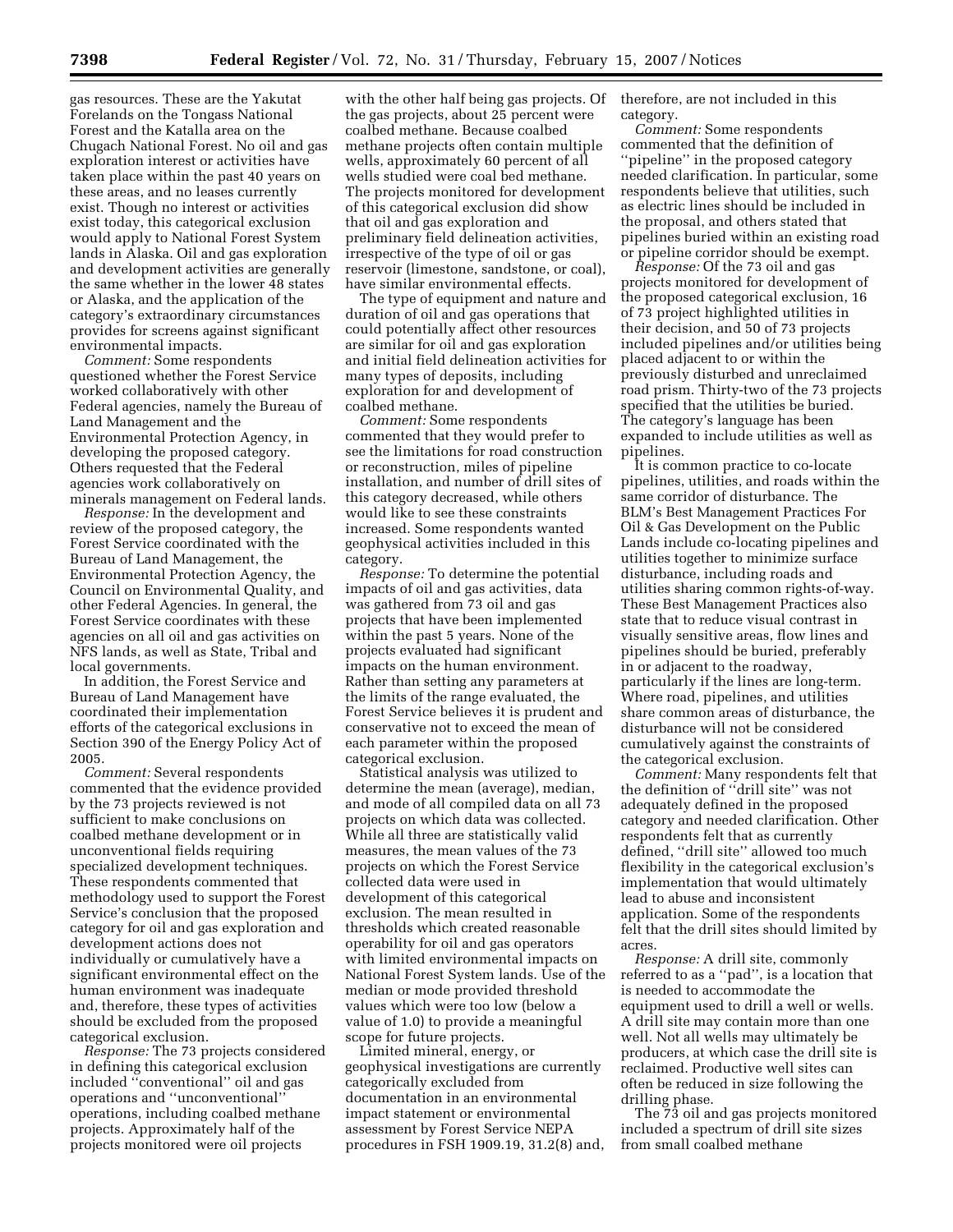development sites, (0.5 acres per site on the Thunder Basin National Grassland) up to 3.5 acres for deep, 10,000 feet well on the Dakota Prairie National Grasslands. Since the sample included all environmental assessments for a 5 year period and individually no project identified significant environmental effects, actual pad size did not correlate to the significance of effects. Therefore, no change to the text of the category is required.

*Comment:* Numerous respondents raised concerns that the Forest Service could misuse the proposed categorical exclusion through the definition of a ''field'', thereby segmenting larger projects into sizes that qualify under the categorical exclusions. Some respondents commented that such segmentation would violate Council on Environmental Quality NEPA regulations. Other respondents stated they felt there is not a clear process to establish the boundaries of a field. Some respondents noted that a ''field'' is not established until production is proven, therefore, exploration drill sites could not fall under this categorical exclusion.

*Response:* The Society of Petroleum Engineers defines a field as: ''An area consisting of a single reservoir or multiple reservoirs all grouped on, or related to, the same individual geological structural feature or stratigraphic condition.'' The field name refers to the surface area, although it may refer to both the surface and the underground productive formations.

The comment about the establishment of fields only after the discovery of oil or gas is correct. If an exploration well is drilled in an area not previously classified as a field, and the well is determined to be productive; then the applicable State oil and gas regulatory agency follows procedures established for that State to define the field. Some States may require more than one productive well before they establish a field. If additional wells indicate that the boundary defining the aerial extent of the field should be changed, State agencies follow established procedures to change the field boundaries. These procedures often include open, public hearings. Information about the delineation of fields and the procedural process for establishing and changing field boundaries vary and can be found on the web pages of many States' oil and gas agencies.

The language in the proposed category has been adjusted for activities adjacent to a new oil and/or gas field to more correctly reflect that certain exploratory proposals could be approved per this categorical exclusion if they met the listed constraints.

''Adjacent to'' is defined as within an adjacent spacing unit to a new field or to a first productive well in a new area. Temporary spacing units are determined by the State's oil and gas regulatory agency through an established process based on the formation or pool most likely to be productive. This categorical exclusion is designed for preliminary operations that are necessary to gather both the surface and subsurface resource information necessary to assess the potential for field development.

Regarding segmentation, the responsible official is required to properly identify the characteristics of the proposed action (FSH 1909.15, ch. 10, sec. 11.2). The Forest Service follows the Council on Environmental Quality (CEQ) regulations for all their proposals that may undergo environmental review, including the documentation for categorical exclusions; ''proposals or parts of proposals which are related to each other closely enough to be, in effect, a single course of action shall be evaluated in a single impact statement''  $(40 \text{ CFR } 1502.4(a))$ . The Forest Service also follows the CEQ definition for determining the scope of a proposed action as defined at 40 CFR 1508.25, which discusses connected and related actions. Consequently, segmenting a larger project into smaller projects in order to meet the stated constraints and be considered under this categorical exclusion is contrary to Forest Service guidance. Forest Service oversight of the application of these categories through internal reviews such as Chief's, regional, and forest reviews emphasizes these compliance requirements and should prevent abuse.

*Comment:* Some respondents assert that the proposed category wrongly assumes that all existing forest plans have comprehensive and recently updated pre-leasing information and, because the perceived intense future oil and gas development on National Forest System lands was not anticipated when most existing plans were written, local forests have not appropriately analyzed the environmental impacts. Other respondents characterized the proposed category as a shell-game where little or no review takes place during general planning and leasing, and then when the time comes for such input and review at the drilling stage, a categorical exclusion might apply which offers little NEPA analysis.

*Response:* The Forest Service has mechanisms for updating oil and gas lease information. At the time a parcel is processed for leasing, the parcel goes through a review to assure the stipulations are correctly applied. As

new information is identified, the Forest Service reviews and determines if the information is of importance and necessitates additional or adjusted stipulations.

Conditions of Approval, applied to Surface Use Plan Operations, may be adjusted or changed when warranted after a review of new information. The Forest Service considers all relevant information when evaluating Surface Use Plans of Operations.

Regardless of the type of NEPA document used or the age or complexity of prior analysis, the Forest Service develops mitigations for each drill site per the terms of the lease. Minimum surface use requirements are established in 36 CFR 228.108 and On-Shore Order #1. Directions for bonding requirements are in 36 CFR 228.109.

*Comment:* Some respondent comments noted confusion over the staged decisionmaking process involved with oil and gas development on Federal lands. Some respondents stated that the proposal would frustrate the staged decisionmaking approach established by Congress for onshore oil and gas development. Other respondents commented that the proposed categorical exclusion is inconsistent with Forest Service oil and gas regulations in that the use of the proposed category would be the first NEPA analysis conducted for the field.

*Response:* The Department of the Interior, Bureau of Land Management (BLM), acts as the onshore leasing agent for the Federal Government. The BLM schedules and conducts competitive bid lease sales, collects the bonus bids and issues leases to the successful bidders. As a land management agency, the Forest Service makes initial determinations on whether or not lands will be available for leasing, and under what conditions (stipulations) the leases will be issued. Forest Service decisions about leasing are made in conjunction with approved forest or grassland land management plans, as well as in separate forest-wide or area-specific leasing decisions. Oil and gas leasing availability decisions are made in compliance with the National Environmental Policy Act as well as other laws such as the Endangered Species Act and the National Historic Preservation Act, and includes public notice and opportunity for comment. The BLM may be a cooperating agency in these efforts. Final determinations regarding lease offerings and stipulations are ultimately made by the BLM.

The Energy Policy and Conservation Act (EPCA) directed the BLM, in cooperation with the Forest Service, to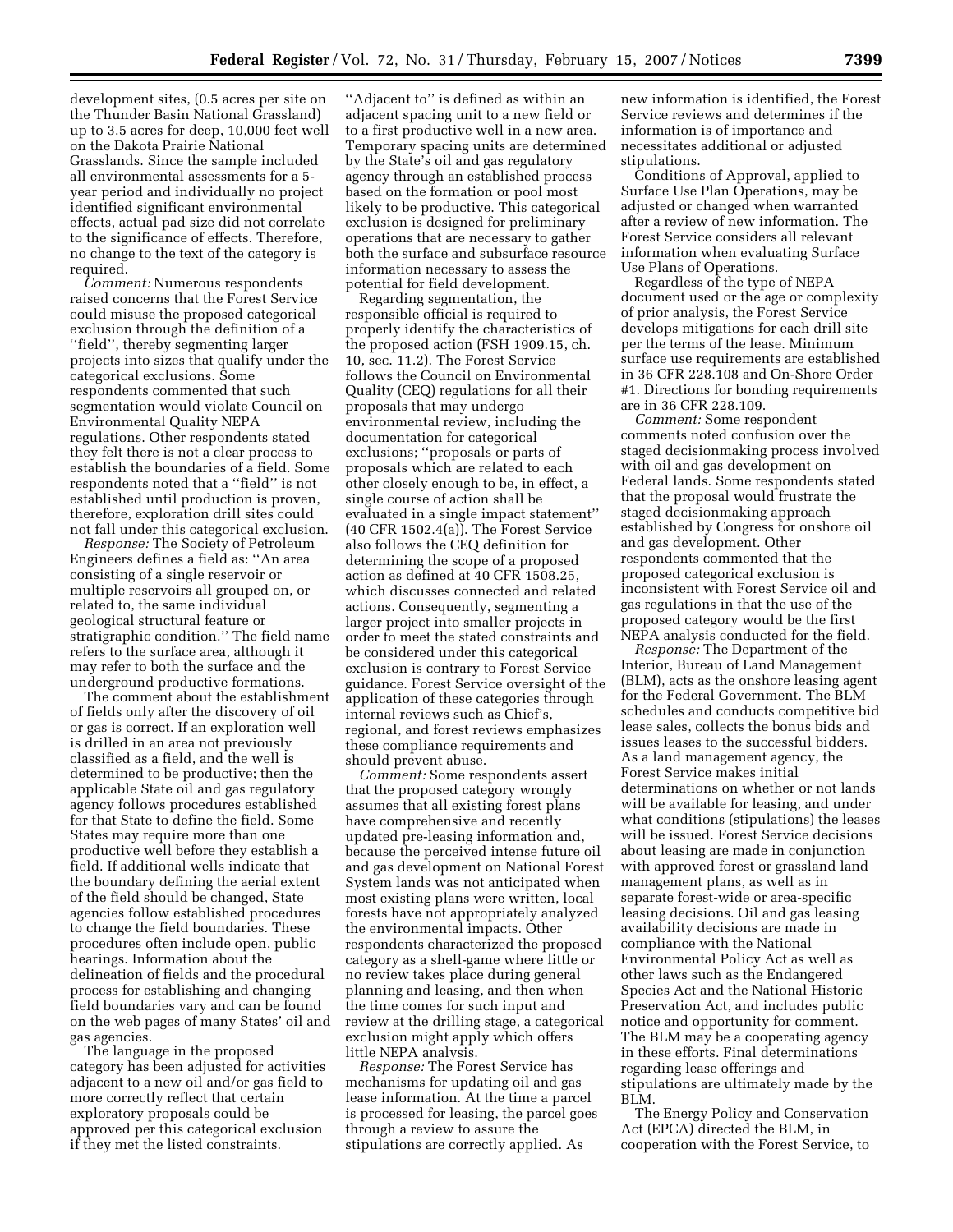summarize Forest Service and BLM plan leasing decisions. In two phases, the highest potential onshore geologic basins were studied. The studies show that for the National Forest System lands studied 47 percent are off-limits to any surface exploration or development (due to legal and administrative withdrawal, a ''no leasing'' decision or a ''no surface occupancy'' lease), 19 percent are available to exploration and development under standard lease terms and restrictions, and 34 percent are subject to additional restrictions beyond the standard lease terms and restrictions for additional protection of other forest or grassland resources or uses. The study shows that oil and gas exploration or development activity is not allowed or is restricted where such activity would have significant adverse environmental effects or be incompatible with other forest or grasslands uses or management schemes. The screening that occurs at the leasing decision stage contributes significantly to the findings of no significant environmental impacts of the 73 projects studied.

At the stage that this categorical exclusion would be used, Forest Service and BLM leasing decisions have been made, and stipulations have been determined and applied to the lease. The lease has been issued with certain constraints, and development is subject to the terms of the lease. When a review of a SUPO has been completed, the Forest Service responsible official may approve the plan as submitted, approve the plan with specified conditions, or disapprove the plan with stated reason (36 CFR 228.107(b)(2)).

*Comment:* Some respondents suggested that the Forest Service monitor categorically excluded oil and gas exploration activities to ensure that they do not have significant environmental impacts. Other respondents expressed opinions over what is perceived as a poor track record on the Forest Service's part in monitoring and; thus, it could not be trusted to maintain their monitoring and enforcement obligations.

*Response:* Forest and land management plans already provide for monitoring of management activities regarding applicable laws, regulations, and standards and guidelines; effectiveness of project implementation, including any specified mitigation measures; validation of models and assumptions used in the planning processes; and environmental impacts. Projects implemented under these categories will be included in these ongoing monitoring efforts.

In addition to forest plan determined monitoring, Forest Service personnel regularly inspect oil and gas wells and facilities and compliance with the respective permit terms and conditions in the Surface Use Plan of Operations (SUPO) thus, minimizing or prohibiting effects on other resources. Actions required in the SUPO to help mitigate various resource concerns are monitored to ensure they are appropriately implemented. Upon identifying operations not in compliance with permit terms and conditions and/or contributing to undesirable effects, Forest Service personnel take steps to ensure that noncompliant activities are corrected. Such steps include, but are not limited to, requiring the operator to take corrective actions and requesting assistance from the Bureau of Land Management to enforce lease terms and conditions.

For oil and gas exploration and development on National Forest System lands environmental protection is provided for in an element of overlap or redundancy during the implementation of Best Management Practices (BMPs) and mitigation measures. Individual NEPA analysis on the SUPO, a component of the APDs, includes sitespecific BMP and mitigations measures, and implementation monitoring then occurs and informs future development of BMPs, or mitigation measures.

Further, respective State inspectors routinely enter Federal lands and inspect wells and facilities for compliance with State laws, regulations, and requirements.

### **Conclusion**

The Forest Service, U.S. Department of Agriculture (Forest Service) finds that the category of action defined in the categorical exclusion presented at the end of this notice does not individually or cumulatively have a significant effect on the human environment. The Agency's finding is first predicated on the reasoned expert judgment of the responsible officials who made the original findings and determinations in the oil and gas projects reviewed; the resource specialists who validated the predicted effects of the reviewed activities through monitoring or personal observation of the actual effects; and, finally, the Agency's judgment that the profile of past oil and natural gas exploration and development activities represents the Agency's past practices and is indicative of the Agency's future activities.

This categorical exclusion will permit timely response to an applicant's SUPO for limited oil and gas exploration and development activities involving small

areas of National Forest System land. Additionally, it will conserve limited agency funds.

The text of the final categorical exclusion is set out at the end of this notice.

# **Regulatory Certifications**

#### *Environmental Impact*

The revision to Forest Service Handbook 1909.15 would add direction to guide field employees in the Forest Service regarding requirements for NEPA documentation for particular oil and gas exploration and development activities. The Council on Environmental Quality does not direct agencies to prepare a NEPA analysis or document before establishing agency procedures that supplement the CEQ regulations for implementing NEPA. Agencies are required to adopt NEPA procedures that establish specific criteria for, and identification of, three classes of actions: Those that require preparation of an environmental impact statement; those that require preparation of an environmental assessment; and those that are categorically excluded from further NEPA review (40 CFR 1507.3(b)). Categorical exclusions are one part of those agency procedures, and therefore, establishing categorical exclusions does not require preparation of a NEPA analysis or document. Agency NEPA procedures are internal procedural guidance to assist agencies in the fulfillment of agency responsibilities under NEPA, but are not the agency's final determination of what level of NEPA analysis is required for a particular proposed action. The requirements for establishing agency NEPA procedures are set forth at 40 CFR 1505.1 and 1507.3. The determination that establishing categorical exclusions does not require NEPA analysis and documentation has been upheld in *Heartwood, Inc*. v. *U.S. Forest Service*, 73 F. Supp. 2d 962, 972–73 (S.D. Ill. 1999), aff'd, 230 F.3d 947, 954–55 (7th Cir. 2000).

### *Regulatory Impact*

This directive has been reviewed under USDA procedures and Executive Order 12866, as amended by 13422, on Regulatory Planning and Review. The Office of Management and Budget (OMB) has determined that this is a significant regulatory action as defined by the Executive order. Accordingly, OMB has reviewed this directive.

The primary economic effects of the categorical exclusion for review of SUPO associated with oil and gas lease operations are changes in costs of conducting environmental analysis and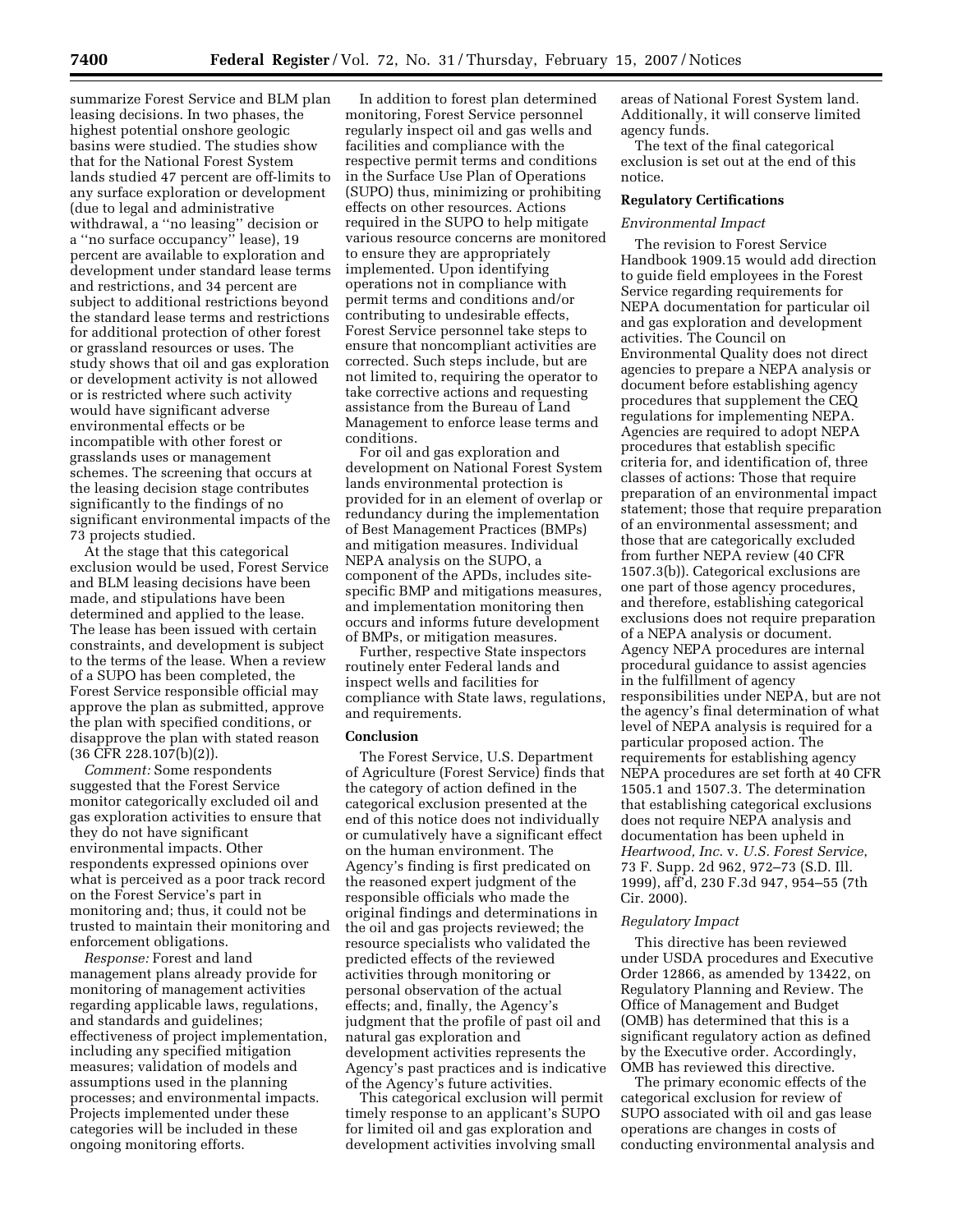preparing NEPA documents. The new categorical exclusion would reduce agency costs by reducing the documentation requirements for certain oil and gas exploration and development on National Forest System land under existing Federal leases.

Effects on local economies and small business entities are expected to be nearly the same using either an environmental assessment or categorical exclusion for oil and gas exploration and development activities. There is potential for an increase in certain oil and gas exploration and development projects, as well as an increase in site administration since they would be faster and cheaper to prepare.

Agency costs for categorical exclusions were discounted at 3 percent and 7 percent discount rates for 10-year period from 2006 to 2015. By using 3 percent discount rate, total discounted cost for categorical exclusions were estimated at \$7.1 million with an annualized cost of \$0.81 million, while the total discounted cost for environmental assessments would be \$42.7 million with an annualized cost of \$4.9 million. An annualized cost saving of \$4.05 million for categorical exclusions is estimated by using a 3 percent discount rate. While using a 7 percent discount rate for the same timeframe, the results show that total discounted cost for categorical exclusions were estimated at \$6 million with an annualized cost of \$0.8 million, the total discounted cost for environmental assessments would be \$36 million with an annualized cost of \$4.8 million. An annualized cost saving of \$4 million is estimated for categorical exclusions by using a 7 percent discount rate. This quantitative assessment indicates a cost savings for the Agency using categorical exclusions for reviewing SUPO for oil and gas exploration and development projects.

The Cost-Benefit Analysis prepared for this categorical exclusion can be found on the World Wide Web at *http:// www.fs.fed.us/emc/nepa/oged/*.

#### *Federalism*

The Agency has considered this directive under the requirements of Executive Order 13132 issued August 4, 1999, ''Federalism.'' The Agency has made an assessment that the directive conforms with the Federalism principles set out in this Executive order; would not impose any compliance costs on the States; and would not have substantial direct effects on the States, on the relationship between the National Government and the States, nor on the distribution of power and responsibilities among the

various levels of government. Therefore, the Agency concludes that the directive does not have Federalism implications.

## *Consultation and Coordination With Indian Tribal Governments*

This directive has been reviewed under Executive Order 13175 of November 6, 2000, ''Consultation and Coordination With Indian Tribal Governments.'' This directive does not have substantial direct effects on one or more Indian Tribes, on the relationship between the Federal government and Indian Tribes, or on the distribution of power and responsibilities between the Federal government and Indian Tribes. Nor does this directive impose substantial direct compliance costs on Indian Tribal governments or preempt Tribal law. Therefore, it has been determined that this directive does not have Tribal implications requiring advance consultation with Indian Tribes.

## *No Takings Implications*

This directive has been analyzed in accordance with the principles and criteria contained in Executive Order 12630 on Governmental Actions and Interference with Constitutionally Protected Property Rights, and it has been determined that the directive does not pose the risk of a taking of constitutionally protected private property.

### *Civil Justice Reform*

In accordance with Executive Order 12988, it has been determined that the categorical exclusion in this final directive does not unduly burden the judicial system, and that they meet the requirements of sections 3(a) and 3(b)(2) of the order.

#### *Unfunded Mandates*

Pursuant to Title II of the Unfunded Mandates Reform Act of 1995 (2 U.S.C. 1531–1538), which the President signed into law on March 22, 1995, the Agency has assessed the effects of the categorical exclusion in this final directive on State, local, and Tribal governments and the private sector. This categorical exclusion does not compel the expenditure of \$100 million or more by any State, local, or Tribal government or anyone in the private sector. Therefore, a statement under section 202 of the Act is not required.

#### *Energy Effects*

This directive has been reviewed under Executive Order 13211 on Actions Concerning Regulations that Significantly Affect Energy Supply, Distribution, or Use. It has been

determined that this directive does not constitute a significant energy action as defined in the executive order.

## *Controlling Paperwork Burdens on the Public*

This directive does not contain any additional recordkeeping or reporting requirements associated with onshore oil and gas exploration and development or other information collection requirements as defined in 5 CFR part 1320. Accordingly, the review provisions of the Paperwork Reduction Act of 1995 (44 U.S.C. 3501 et seq.) and its implementing regulations at 5 CFR part 1320 do not apply.

Dated: February 9, 2007.

## **Abigail R. Kimbell,**

*Chief, Forest Service.* 

### **Text of Directive**

**Note:** The Forest Service organizes its directive system by alpha-numeric codes and subject headings. Only the section of the FSH 1909.15, Environmental Policy and Procedures Handbook, affected by this directive is included in this notice. Please note, however, that category 16 is reserved. A notice for comment was published for category 16 on January 5, 2005, (70 FR 1062). A final directive for this categorical exclusion has not been adopted as of the date of publication of this **Federal Register** notice. The complete text of FSH 1909.15, chapter 30 may obtained by contacting the individuals listed in **FOR FURTHER INFORMATION CONTACT** or from the Forest Service home page on the World Wide Web at *www.fs.fed.us/im/ directives/fsh/1909.15/1909.15*\_*30.doc*. The intended audience for this direction is Forest Service employees charged with planning and administering oil and gas exploration and development projects on NFS lands under Federal lease.

## **FSH 1909.15—Environmental Policy and Procedures Handbook**

## **CHAPTER 30—CATEGORICAL EXCLUSION FROM DOCUMENTATION**

Add new paragraph 17 as follows: *31.2*—*Categories of Action for Which a Project or Case File and Decision Memo Are Required*.

Routine, proposed actions within any of the following categories may be excluded from documentation in an EIS or an EA; however, a project or case file is required and the decision to proceed must be documented in a decision memo (sec. 32). As a minimum, the project or case file should include any records prepared, such as: The names of interested and affected people, groups, and agencies contacted; the determination that no extraordinary circumstances exist; a copy of the decision memo (sec 05); and a list of the people notified of the decision. Maintain a project or case file and